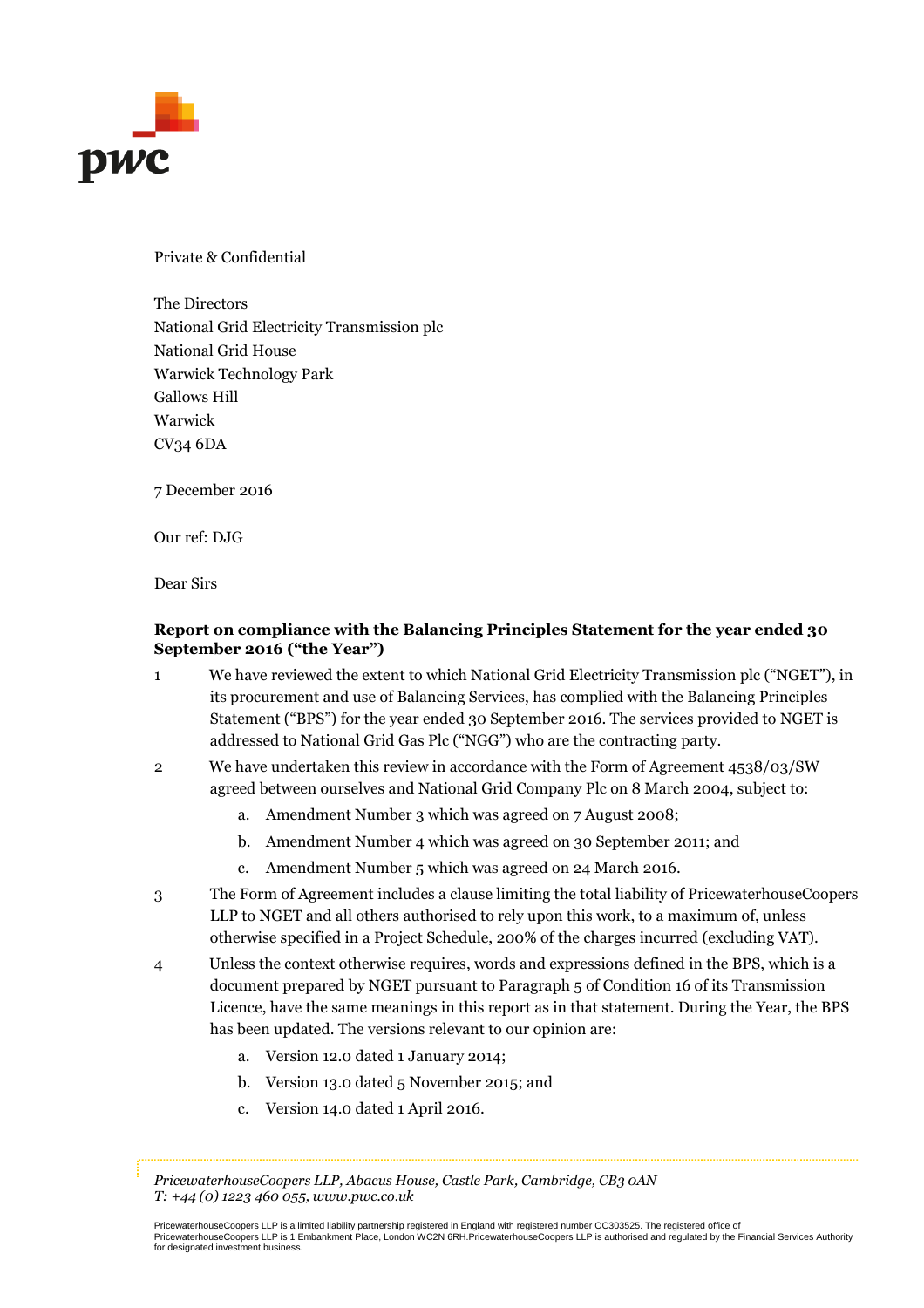

### **Respective responsibilities of NGET and Balancing Principles Statement Auditor**

- 5 NGET is responsible for taking all reasonable steps to ensure its compliance with the BPS, in respect of its use of Balancing Services.
- 6 It is our responsibility, within the Terms of Reference, to review on a sample basis, the compliance of NGET with the BPS in respect of the use of Balancing Services. This work is performed with a view to expressing an independent opinion as to whether NGET has complied with the relevant requirements in the Balancing Principles Statement.

### **Independence and Quality Control**

- 7 We complied with the Institute of Chartered Accountants in England and Wales (ICAEW) Code of Ethics, which includes independence and other requirements founded on fundamental principles of integrity, objectivity, professional competence and due care, confidentiality and professional behaviour.
- 8 We apply International Standard on Quality Control (UK&I) 1 and accordingly maintain a comprehensive system of quality control including documented policies and procedures regarding compliance with ethical requirements, professional standards and applicable legal and regulatory requirements.

#### **Basis of review and scope of work**

- 9 We have performed the reasonable assurance engagement in line with the requirements of the International Standard on Assurance Engagement 3000 (Revised), - '*Assurance engagements other than audits or reviews of historical financial information'* issued by the International Auditing and Assurance Standards Board .
- 10 We have planned and performed our review in accordance with our review approach dated 30 November 2016, which we have agreed with NGET and which is set out in our document "Supplement to the Balancing Principles Statement report for the year ended 30 September 2016" ("the Supplement") which we have sent to both NGET and the Office of Gas and Electricity Markets ("Ofgem").
- 11 The Supplement provides a detailed description of the approach we have adopted to the review. In particular, it describes those aspects of Balancing Services that we have examined during our review and those which are outside the scope of this review. Our review included an examination, on a test basis, of both the Balancing Services procured and used by NGET, and of the estimates and judgements made by NGET in using Balancing Services. This report should be read in conjunction with the Supplement.
- 12 In reaching our conclusion we assessed the risk of a material breach of the way NGET has used Balancing Services compared with the requirements of the BPS, whether caused by fraud or other irregularity or error, and determined the adequacy of procedures and controls established by NGET to eliminate or reduce such risks.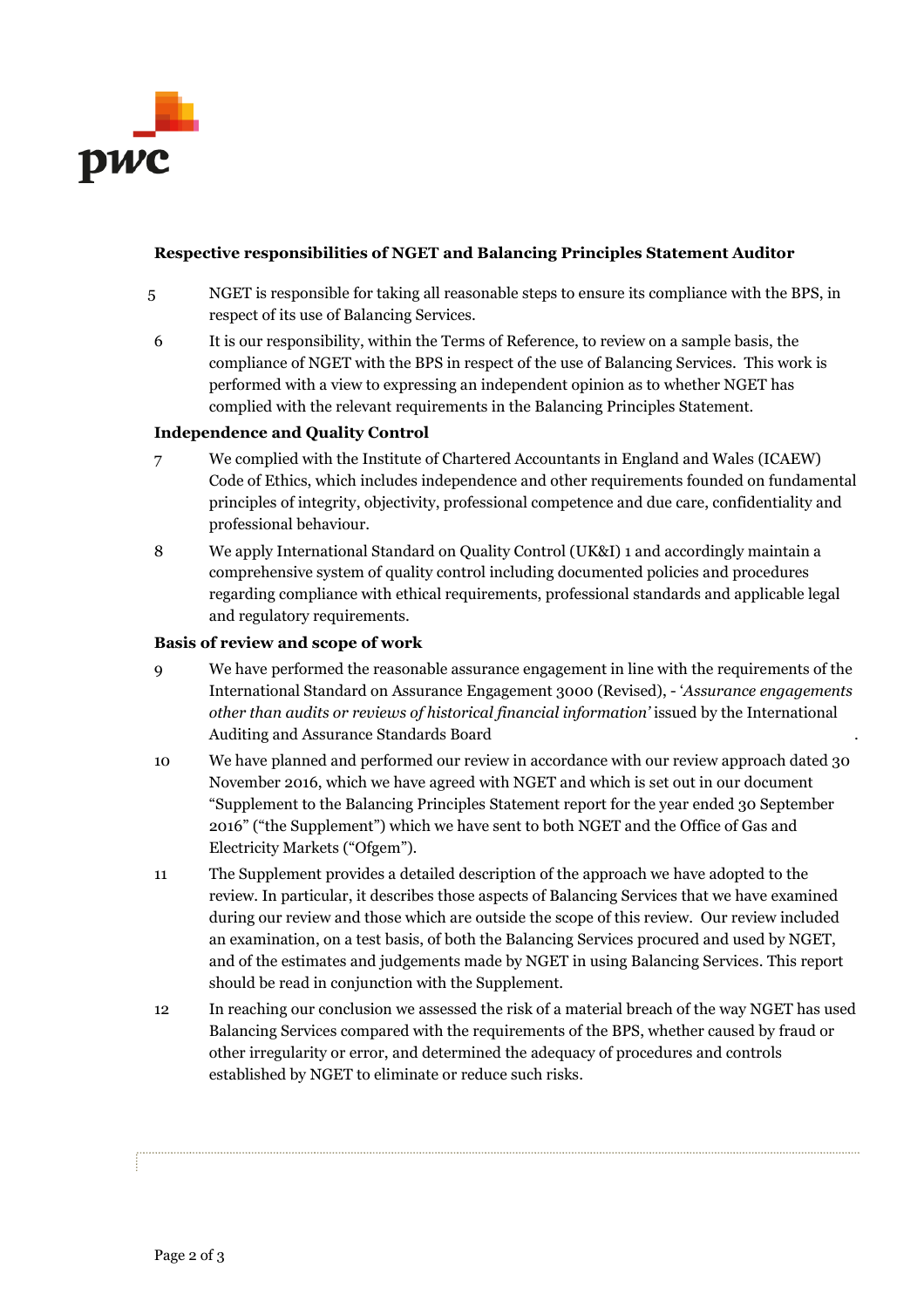

#### **Opinion**

- 13 Based on our procedures, in our opinion, NGET has complied with the relevant requirements in the Balancing Principles Statement in all material respects, during the year ended 30 September 2016, with regards to:
	- the receipt and validation (including application of default data) of Physical Notification ("PN") data;
	- the consistency of demand and operational data provided to market participants during the Day Ahead and within day balancing processes to data used internally by NGET and confirmation that the required timetable for the issue of this data has been met;
	- the call off of Balancing Services in cost order during the Day Ahead balancing process. Balancing Services to include Ancillary Services active power contracts only;
	- the call off of Balancing Services in cost order during the within day balancing process. Balancing Services to include Ancillary Services active power contracts and accepted Bids and Offers in the Balancing Mechanism including Pre Gate Closure BMU Transactions ("PGBTs"); and
	- NGET's adherence to internal operating procedures for activities that impact the call off of Balancing Services during the day-ahead and within day balancing processes. For the avoidance of doubt, this includes internal operating procedures that relate to the management of transmission constraints and response/reserve holdings during the dayahead and within day balancing processes.

#### **Use of this report**

- 14 This report is intended solely for the use of the Directors of NGET and Ofgem. While we acknowledge that this report will be published on the NGET website, this is for information purposes only and we do not intend that it should be relied upon by anyone other than the parties mentioned above.
- 15 The maintenance and integrity of that website is the responsibility of the Directors of NGET. The work that we carried out does not involve consideration of the maintenance and integrity of that website and, accordingly, we accept no responsibility for any changes that may have occurred to this report since it was initially presented on the website.
- 16 This report has been prepared in the expectation that NGET and Ofgem will have sufficient experience of Balancing Services to understand the scope of our review without further background explanation and to evaluate the contents of this report in the context of the scope of our work.

Yours faithfully

Pricewatcheric Cospers LLP

PricewaterhouseCoopers LLP, Cambridge Chartered Accountants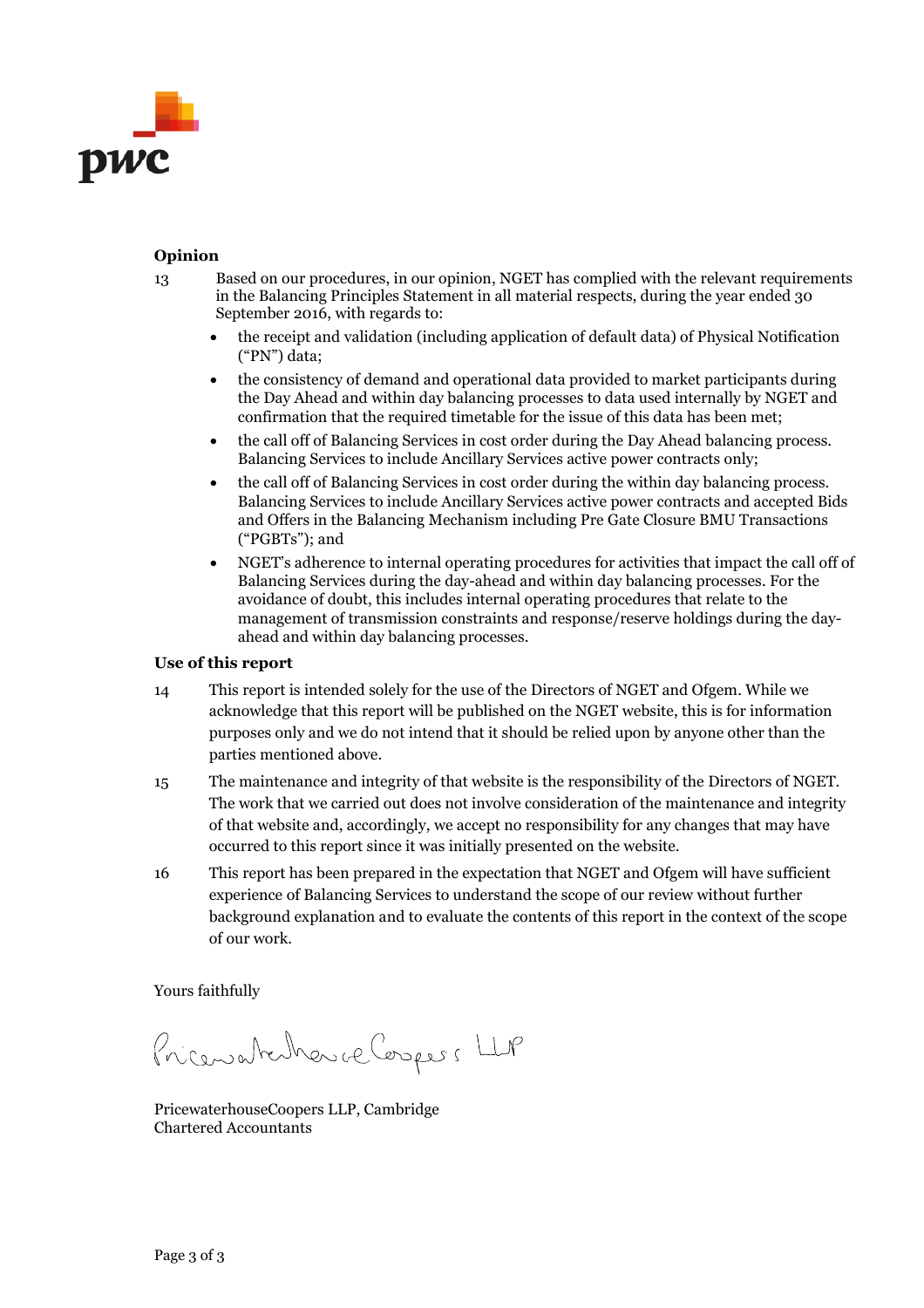*National Grid Electricity Transmission plc Balancing Principles Statement Review* Review approach for the year ending 30 *<sup>30</sup> November <sup>2016</sup>* September 2016

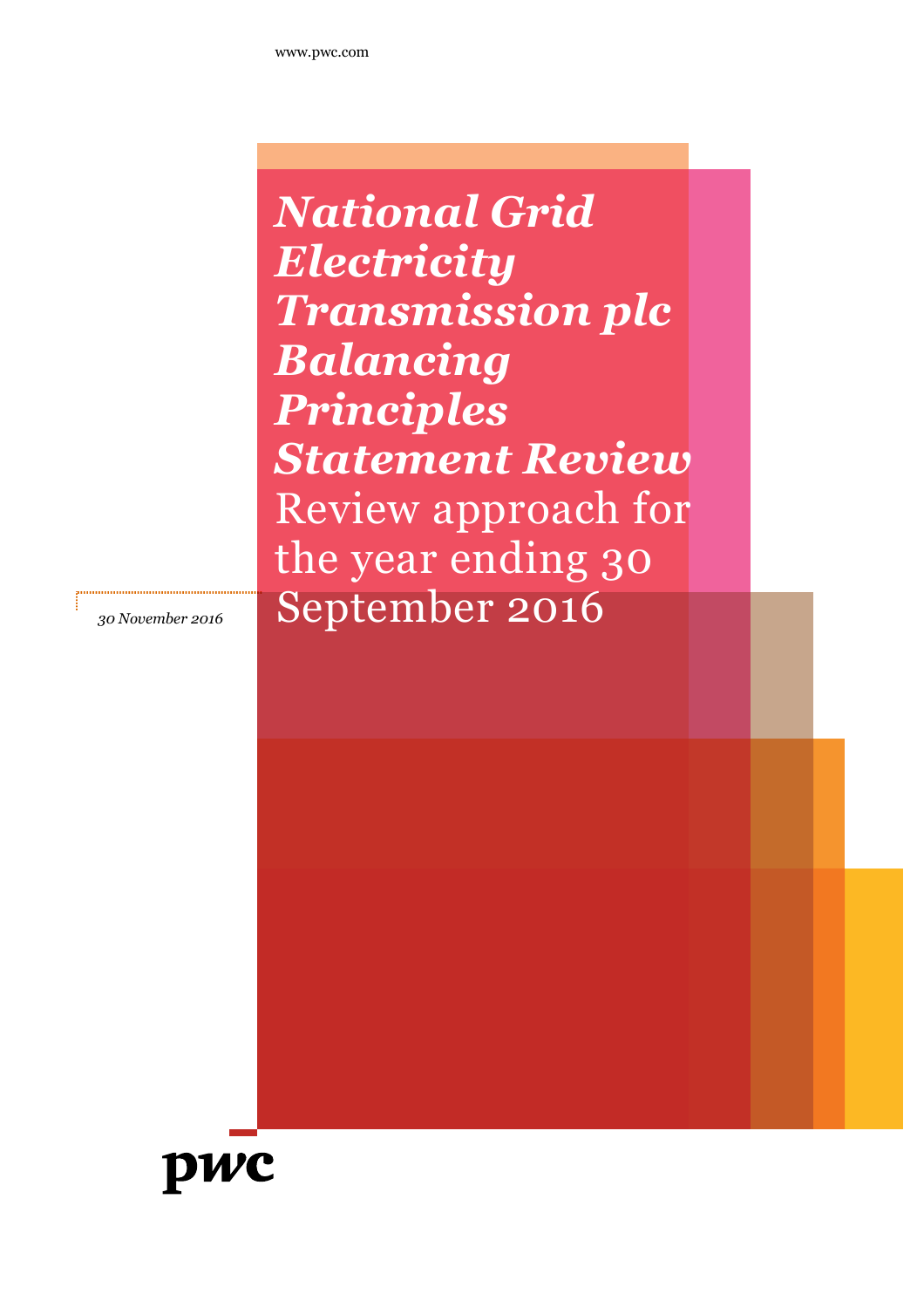## *Table of Contents*

| 3  |
|----|
| 4  |
| 5  |
| 6  |
| 6  |
| 6  |
|    |
|    |
| 8  |
| 9  |
| 10 |
| 11 |
|    |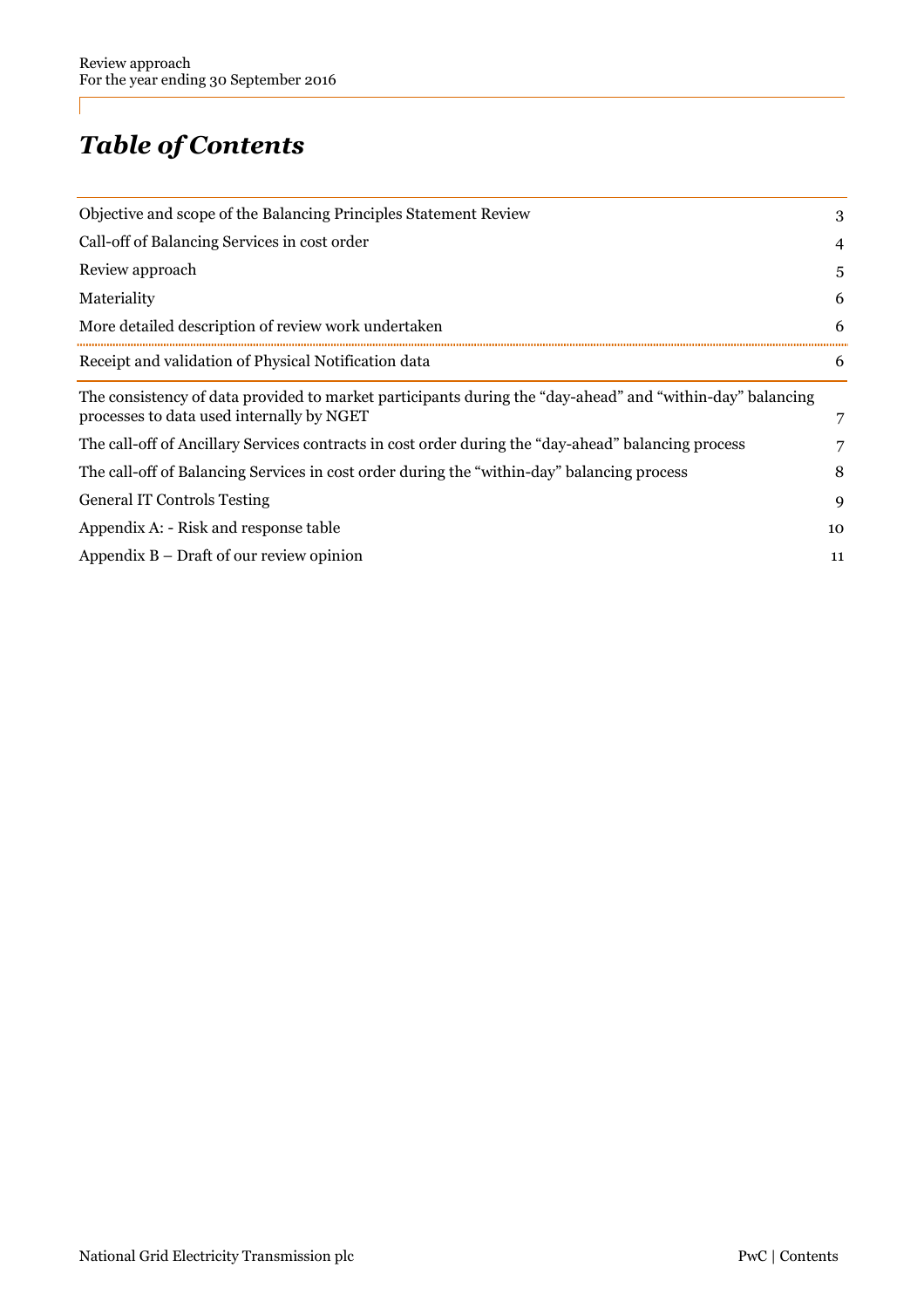### *Objective and scope of the Balancing Principles Statement Review*

- 1 The Balancing Principles Statement<sup>1</sup> ("BPS") sets out, at a high level, National Grid Electricity Transmission plc's ("NGET's") obligations and responsibilities in respect of the management of supply and demand over the national transmission network and has been written to be consistent with NGET's licence obligation to "operate the licensee's Transmission System in an efficient, co-ordinated and economical manner".
- 2 The objective of our review is to form an independent opinion based on our review work as to the compliance of NGET, in all material respects, with the BPS in respect of the use of Balancing Services for the year ending 30 September 2016 ("the Year").
- 3 The reasonable assurance engagement will be performed in line with the requirements of the International Standard on Assurance Engagement 3000 (Revised), - '*Assurance engagements other than audits or reviews of historical financial information'* issued by the International Auditing and Assurance Standards Board.
- 4 This Review Approach has been prepared by PricewaterhouseCoopers LLP ("PwC") and accepted by NGET as the basis for the current year's audit, as required in the contractual arrangements in place between PwC and NGET in respect of this audit.
- 5 Condition C16 of NGET's Transmission Licence defines Balancing Services as:
	- (a) Ancillary Services;
	- (b) offers and bids made in the Balancing Mechanism; and
	- (c) other services available to the licensee which serve to assist the licensee in co-ordinating and directing the flow of electricity onto and over the national electricity transmission system in accordance with the Act or the standard conditions and/or in doing so efficiently and economically, but shall not include anything provided by another transmission licensee pursuant to the System Transmission Code.
- 6 The scope and subject matter for the purposes of ISAE(3000), of our review is:
	- (a) the receipt and validation (including application of default data) of Physical Notification ("PN") data;
	- (b) the consistency of demand and operational data provided to market participants during the Day Ahead and within day balancing processes to data used internally by NGET and confirmation that the required timetable for the issue of this data has been met;
	- (c) call off of Balancing Services in cost order during the day-ahead balancing process. Balancing Services to include Ancillary Services active power contracts only;
	- (d) the call off of Balancing Services in cost order during the within day balancing process. Balancing Services to include Ancillary Services active power contracts and accepted Bids and Offers in the Balancing Mechanism including Pre Gate Closure BMU Transactions ("PGBTs"); and
	- (e) NGET's adherence to internal operating procedures for activities that impact the call off of Balancing Services during the day-ahead and within day balancing processes. For the avoidance of doubt, this includes internal operating procedures that relate to the management

<sup>1</sup> *Balancing Principles statement versions 12.0 effective from 1 January 2014*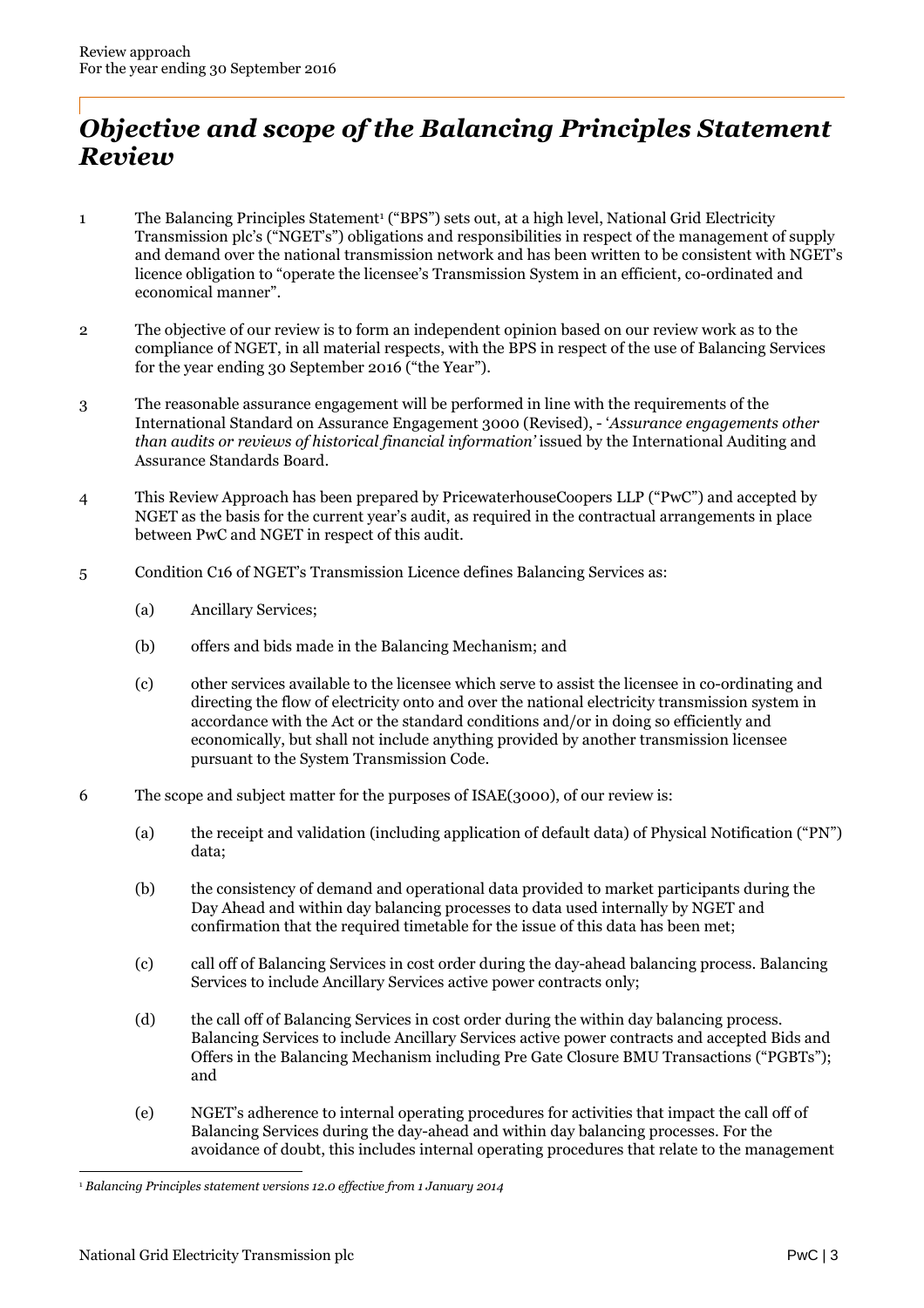of transmission constraints and response/reserve holdings during the day-ahead and within day balancing processes.

- 7 For the purpose of clarity we note that in assessing internal operating procedures relevant to the above activities, those aspects that involve engineering decisions that NGET make are expressly excluded from the scope of our review, as agreed with NGET.
- 8 In agreement with NGET we have excluded from the scope of our review the procedures of NGET which address the following activities described in the BPS:
	- (a) Emergency Instructions and Involuntary Reductions as described in the Grid Code for use in preserving system security in exceptional circumstances;
	- (b) operational planning activities undertaken prior to the Day Ahead stage;
	- (c) engineering decisions taken in the calculation of transmission constraints and response/ reserve holdings;
	- (d) engineering decisions made in the call off of Ancillary Services or acceptance of Bids and Offers in the balancing mechanism;
	- (e) the procurement of Balancing Services to provide services to external system operators via System-to-System Services;
	- (f) acceptance of arbitrage trades made within the Balancing Mechanism;
	- (g) the management and planning of transmission system outages; and
	- (h) the use of 'other services' as referred to in the definition of Balancing Services in paragraph 4 (c) above.
- 9 For the avoidance of doubt, it is not the responsibility of the BPS Auditor to:
	- (a) confirm that the BPS is consistent with legislation/statutory obligations;
	- (b) confirm that system security has been maintained at all times; or
	- (c) review the accuracy of forecast demand as prepared by NGET compared to actual demand.
- 10 In interpreting the BPS, we have relied on our own interpretation of that statement. We are not legal advisors and have not taken independent legal advice and shall therefore have no responsibility to NGET or the Office of Gas and Electricity Markets ("Ofgem") were a court to interpret or construe the BPS in a different way from us.

### *Call-off of Balancing Services in cost order*

- 11 As described above, we are required, as part of our review, to assess whether Balancing Services have been called-off in cost order. Part C paragraph 5 of the BPS, recognises that under certain circumstances it may not be possible to call-off Balancing Services in cost order and lists these circumstances. We have discussed the interpretation of cost order with NGET as it relates to our review and have agreed that we should apply the following assumptions to our review of the call-off of Balancing Services:
	- Balancing Services called-off during the day ahead balancing process (Ancillary Services active power contracts) have been selected based on lowest cost over the next 24 hour period.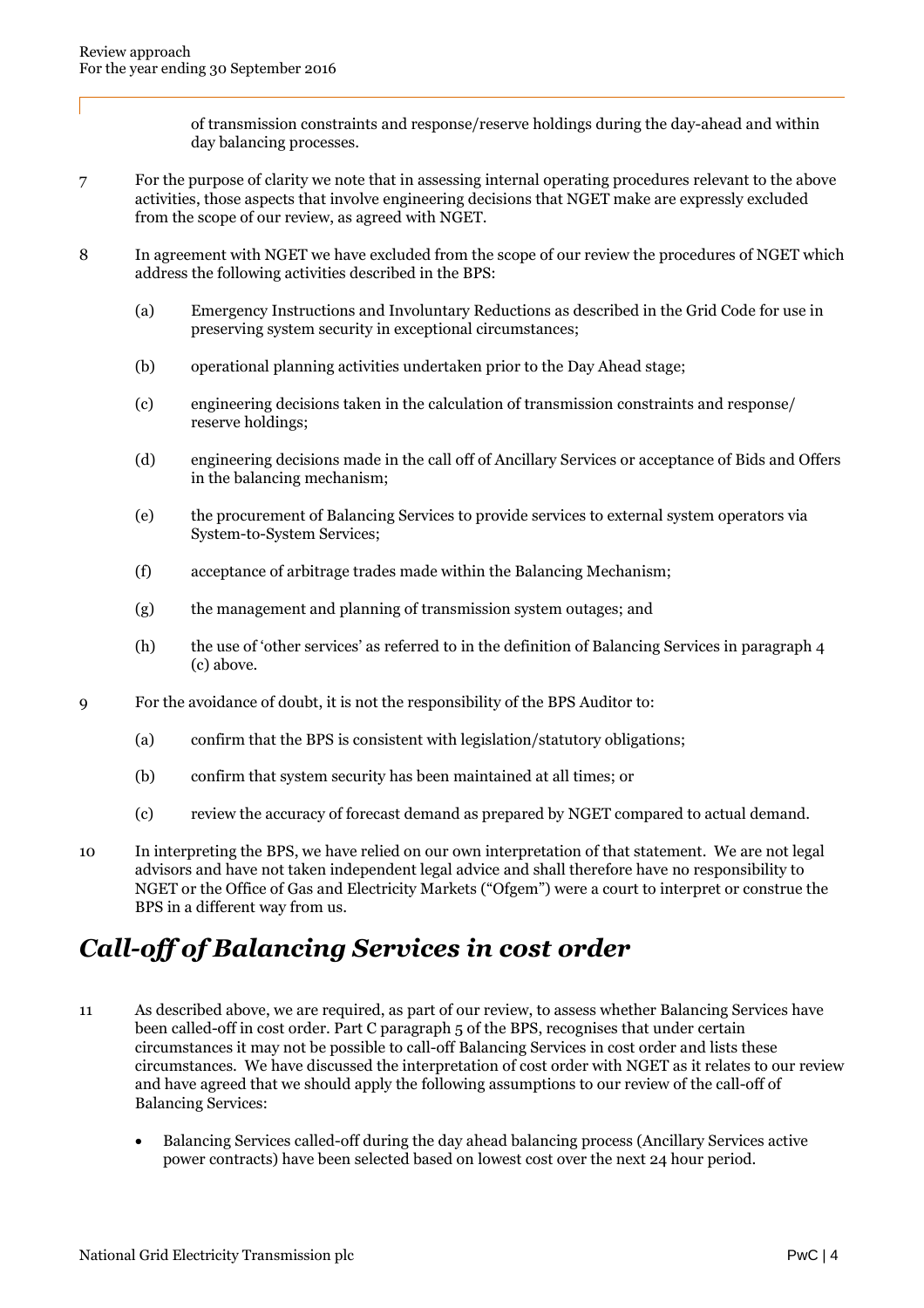- 12 Balancing Services called-off during the within day balancing process (Ancillary Services active power contracts and accepted Bids and Offers in the Balancing Mechanism) have been selected based on lowest cost over the subsequent 'Gate Closure period' following the service being called-off. The term 'Gate Closure period' is defined as the length of time between Gate Closure for a given Settlement Period and the end of that Settlement Period. Where it is not possible to call-off Balancing Services in cost order, Part C paragraph 5 of the BPS states that NGET may take account of the 'observed and declared dynamic operating characteristics of available generation and demand Balancing Services'. During the course of our work we have assumed that the observed operating characteristics, are those characteristics observed by NGET since NETA 'go-live' on 27 March 2001.
- 13 We have assumed that PN data forms part of the 'observed and declared dynamic operating characteristics of available generation'. As such, we have assumed that actions taken by NGET to mitigate risks to the security of the Transmission network arising from abnormal PN data is within the scope of Part C paragraph 5 of the BPS.

### *Review approach*

- 14 Our review approach consists of the following, in respect of NGET's use of Balancing Services:
	- (a) reviewing the computer systems and/or internal operating procedures that NGET have in place that relate to the use of Balancing Services;
	- (b) testing on a sample basis to the extent we considered necessary, the ongoing operation of the relevant computer systems and/or internal operating procedures during the Year; and
	- (c) testing on a sample basis to the extent that we considered necessary, the data processed by the relevant computer systems and/or internal operating procedures during the Year.
- 15 We will design our testing to provide reasonable assurance that the call-off of Balancing Services during the Year has been carried out in accordance with the sections of the BPS within the scope of our review.
- 16 In undertaking our review, we will assess the risk of a material non-compliance of the areas of the BPS within the scope of our review. In areas where we have identified specific risks, or where weaknesses have been identified in the operation of specific internal controls, these compliance tests will be supplemented by substantive tests of detail of the relevant underlying data. Our initial assessment of risks is presented in Appendix A below.
- 17 We will select eight Settlement Days for testing in the Year. The selection of the particular days reviewed will be based solely on our assessment of risk. It will represent a mixture of "normal" days and other days where we identify unusual factors (e.g. outages, weekends, clock change days or days around a specific event) which, in our view, represent a risk as to compliance with internal operating procedures.
- 18 In respect of our review of accepted Bids and Offers in the Balancing Mechanism we will select and review 48 half-hour periods within the eight sample days selected per paragraph 16 above. Our selection of half-hour periods reviewed will be weighted towards periods of high activity in the Balancing Mechanism and also where accepted Bids and Offers have resulted in higher System Buy Prices or lower System Sell Prices.
- 19 Where it is more efficient for us to do so, we will use Computer Assisted Audit Techniques ("CAATs") and run tests for the entire selected sample day. CAATs involve the use of data manipulation tools to perform automated tasks such as matching two or more types of records, identifying patterns and looking for anomalies.
- 20 Where we do not find sufficient samples of particular events/activities on the selected sample days we will select data from additional days to ensure that the sample sizes selected are in line with PwC policy.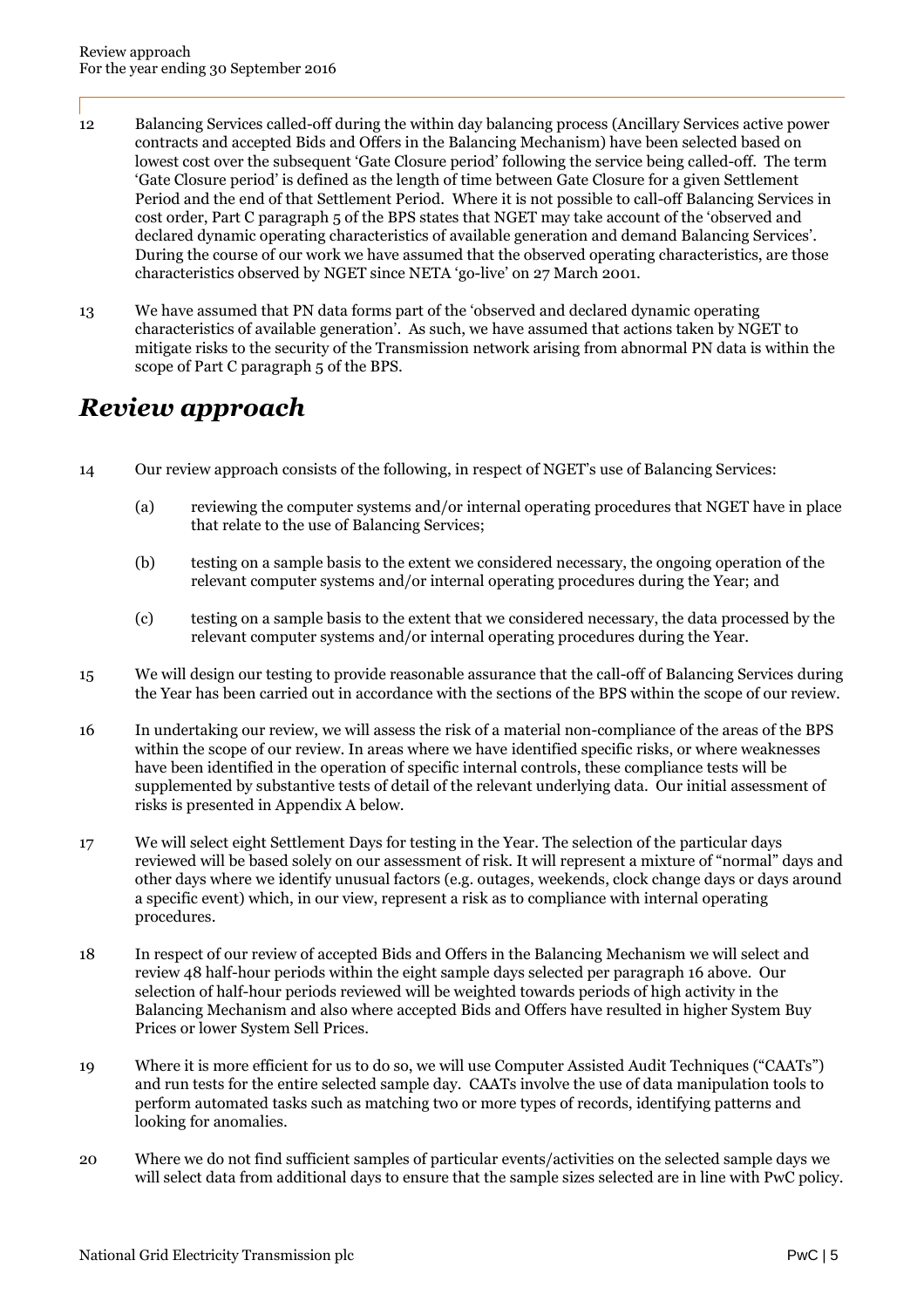21 Throughout our work, we will continue to monitor developments that impact upon the call-off of Balancing Services and where we identify a resulting risk in respect of our review we will assess the risk and determine an appropriate response.

## *Materiality*

- 22 We will plan and perform our review so as to be able to provide reasonable assurance that NGET has used the Balancing Services in all material respects in accordance with the BPS. A draft of our report is included in Appendix B below.
- 23 The assessment of what is material, and therefore what issues, if any, warrant inclusion in the BPS Report, is a matter of professional judgement. However, in applying this professional judgement, we will judge a failure on NGET's part to comply with the BPS as being material if, in our opinion, a reasonable professional person, considering NGET's adherence to the BPS in the round, would form a different view as to whether NGET had complied with the BPS dependent as to whether or not the matter was disclosed to them. In applying this judgement we will take into account the following factors:
	- (a) the extent to which the actual outcome would have been different had the principles set out in the BPS been applied;
	- (b) the surrounding circumstances at the time(s) of any failure to comply with the BPS;
	- (c) the aggregate impact in the Year of any failure to comply with the BPS; and
	- (d) the relative significance of the particular provision of the BPS that NGET have failed to comply with.

### *More detailed description of review work undertaken*

24 The review work that we have carried out can be divided into the main areas shown below.

### *Receipt and validation of Physical Notification data*

- 25 Validation/accepted data:
	- Sample test accepted data items, confirming data complies with required validation rules;
	- Review validation controls built into file transfers (e.g. record counts, control totals etc.); and
	- Identify and sample test key management controls over quality of data and, where relevant, sample test any instances where validation rules have been overridden for a valid reason.
- 26 Default data:
	- Sample test data items that have been defaulted to check that the correct default data has been applied; and
	- Sample test defaulted data items to check that a valid PN data submission has not been made by the relevant market participant.
- 27 Incidents/exceptions: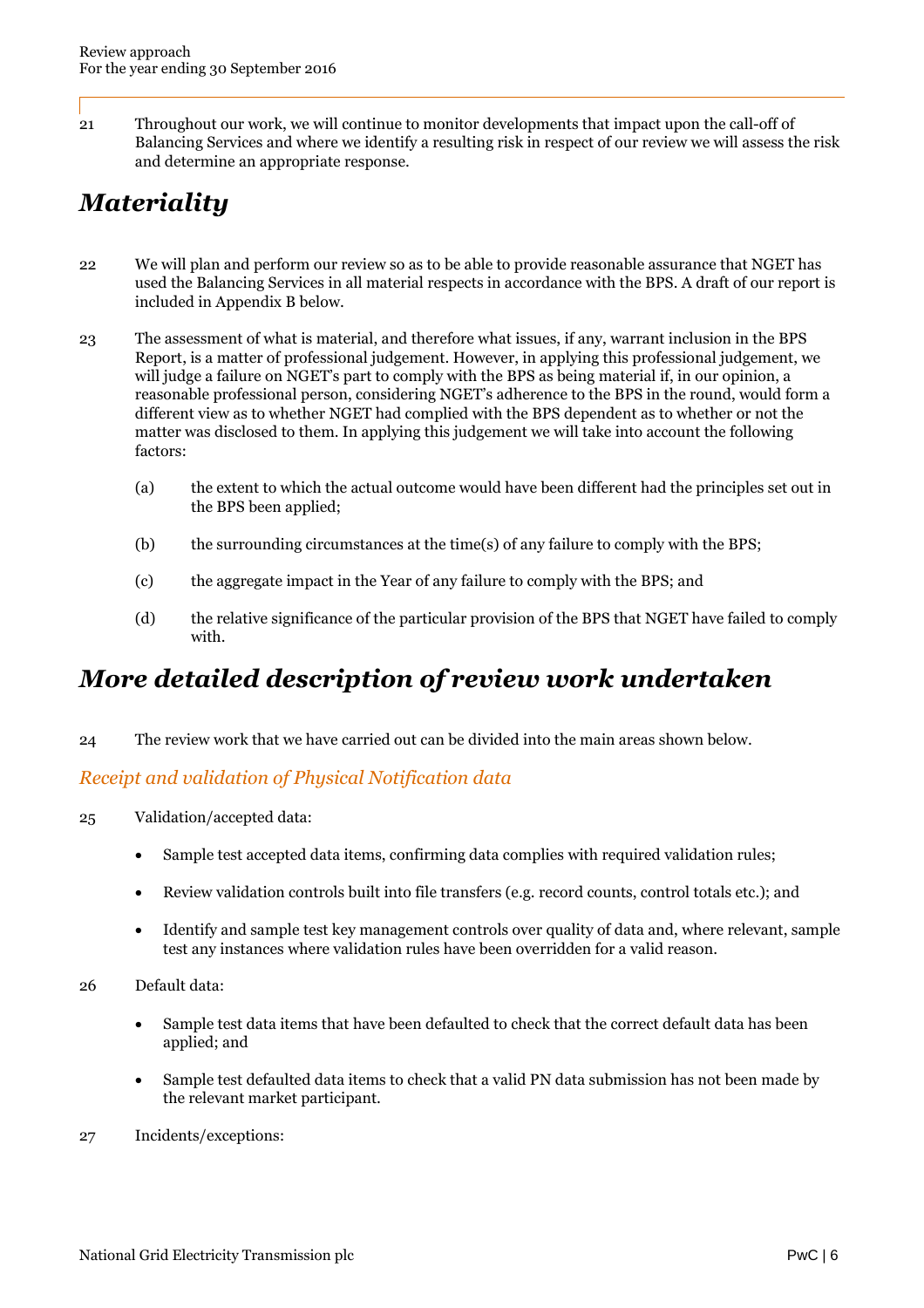- Review a sample of incidents where electronic transfer has been interrupted and of the actions taken designed to prevent data files being lost/duplicated;
- Review a sample of correspondence/help desk queries from market participants questioning rejection of a data files; and
- Sample test rejected items to check that data was rejected for a 'valid' reason.

### *The consistency of data provided to market participants during the "day-ahead" and "within-day" balancing processes to data used internally by NGET*

- 28 Accepted items and controls:
	- Sample test data items to check that the data had been submitted to the Balancing Mechanism Reporting Agent ('BMRA') directory in the required timescales;
	- Sample test data items, reviewing evidence that procedures have been complied with (e.g. sign off of checklist, evidence of review and approval of value);
	- Sample test controls over input of data to SORT/SPICE (e.g. sign off of input, one-for-one checking); and
	- Sample test data items to check values reported to BMRA to data input sheets.
- 29 Incidents/exceptions:
	- Review a sample of any complaints/disputes raised by market participants to identify any that related to the late provision of data; and
	- Review a sample of operational log/fault log for IT systems to check for any system failures that have resulted in late delivery of data.

### *The call-off of Ancillary Services contracts in cost order during the "day-ahead" balancing process*

- 30 Accuracy of data available:
	- Check for a sample of days that the list from which contracts has been selected agrees to a list of contracts in place at that time;
	- Sample test days to confirm that the assessment of the need for BM Startup contracts has been carried out as required and documented in procedures;
	- Confirm evidence of management's review and approval of decision; and
	- Sample test BM Startup contracts called, to check that the decisions have been made in accordance with documented procedures.
- 31 Analytical review:
	- Sample test BM Startup contracts called, to check the cost of contract compared to others available that met geographical or constraint limitations.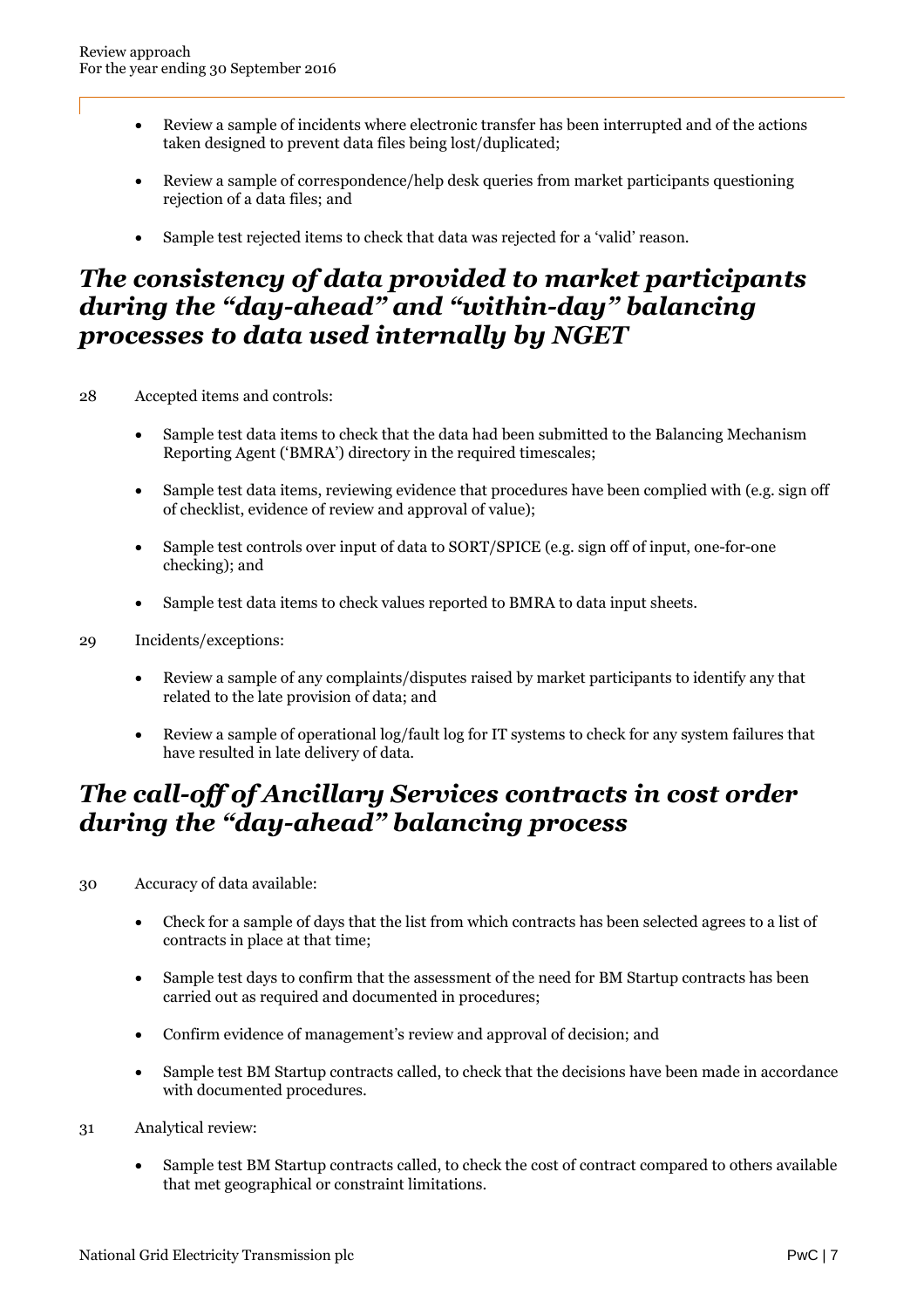### *The call-off of Balancing Services in cost order during the "within-day" balancing process*

- 32 Accuracy of data available:
	- Confirm for a sample of days that the list from which Ancillary Services contracts has been selected agreed to a list of contracts in place at that time;
	- Sample test days to confirm that the assessment of the need for Ancillary Services contracts has been carried out as required and documented in procedures;
	- Check evidence of management's review and approval of decision;
	- Sample test Ancillary Services contracts called, to check that the decision has been made in accordance with documented procedures;
	- Confirm evidence of management's review and approval of decision; and
	- Sample test PGBTs issued to check that the decision to issue the PGBT has been taken in accordance with the documented procedures.
- 33 Analytical review:
	- Sample test Ancillary Services contracts that have been called to review cost of contract compared to others available that met geographical or constraint limitations;
	- Sample test Bids/Offers to check that the "operational plan" indicates that balancing measures have been required and that the Bid/Offer accepted met requirement stated in the plan;
	- Sample test Bids/Offers accepted to check the preparation of the "operational plan" that identifies the need for balancing measures and check that this has been prepared in accordance with documented procedures;
	- Sample test Bids/Offers to confirm whether accepted Bid/Offers have been the least cost of the Bids/Offers available. Where this was not the case, review any explanation provided by NGET control engineers and check this explanation against the available information. We will review explanations provided by NGET for instances where the least cost Bid/Offer was not accepted for reasonableness. We are not, by profession, engineers and our challenge on engineering decisions is therefore limited as to whether the explanation seemed to us reasonable;
	- Review evidence of authorisation/post-event review of decision by management;
	- Review analytically Bids/Offers accepted over the course of review Year to seek to identify whether any Balancing Mechanism Units appeared to be selected more frequently than others;
	- Sample test the PGBTs issued to check that such an action was appropriate in view of the operational plan produced;
	- Sample test the PGBTs issued to check that a suitable number of PGBT Offers has been received by NGET prior to the decision to select a specific generating unit, and that the PGBT issued formed part of the least cost solution, subject to constraints, and displayed no bias.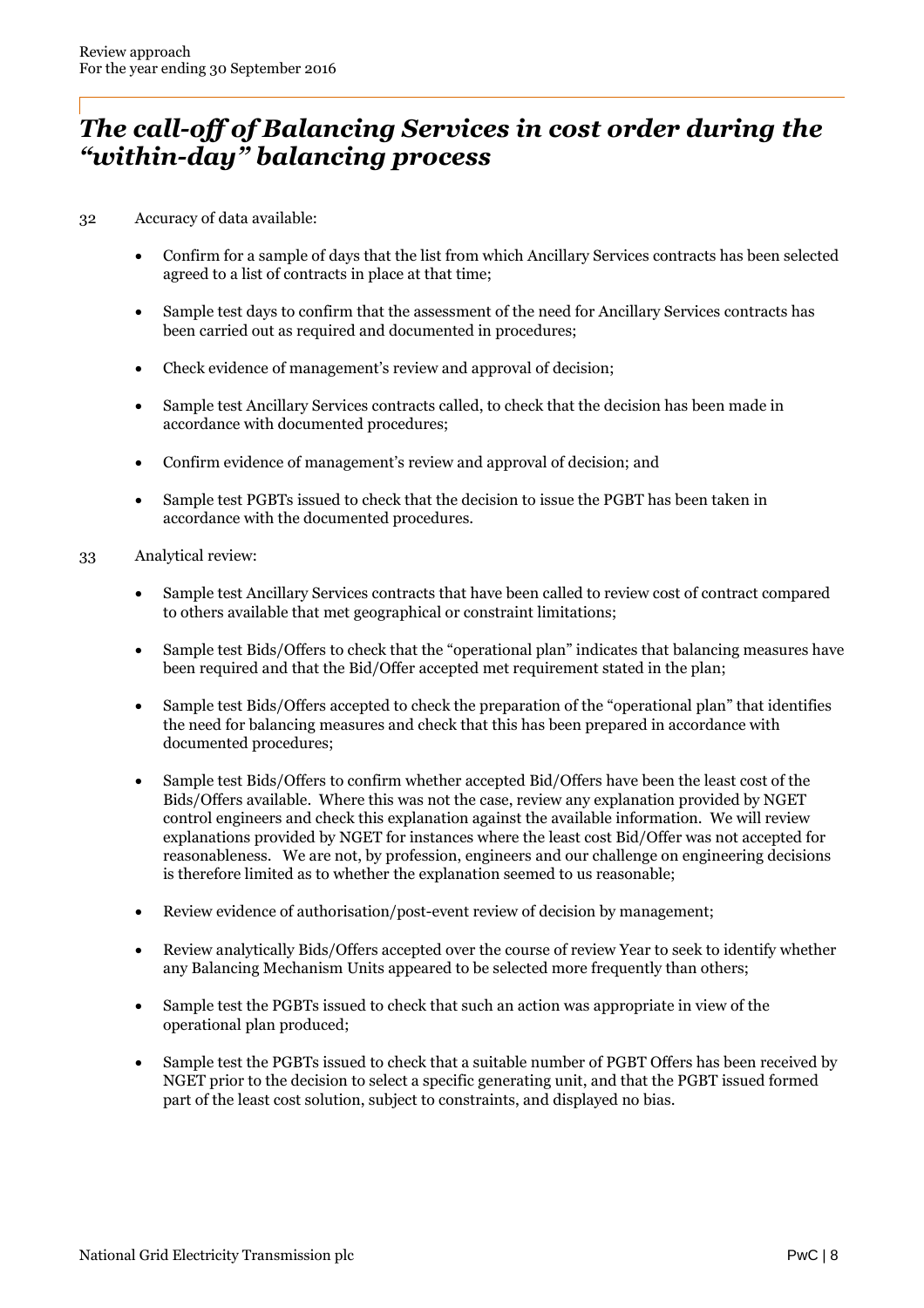## *General IT Controls Testing*

- 34 The majority of transactions regarding input and output of data are sent and processed electronically. Consequently, we will review the strength of the IT controls existing over these areas.
- 35 Our review will focus on the following in respect of controls over SPICE and SORT:
	- security administration;
	- software change control;
	- logical access control; and
	- computer operations.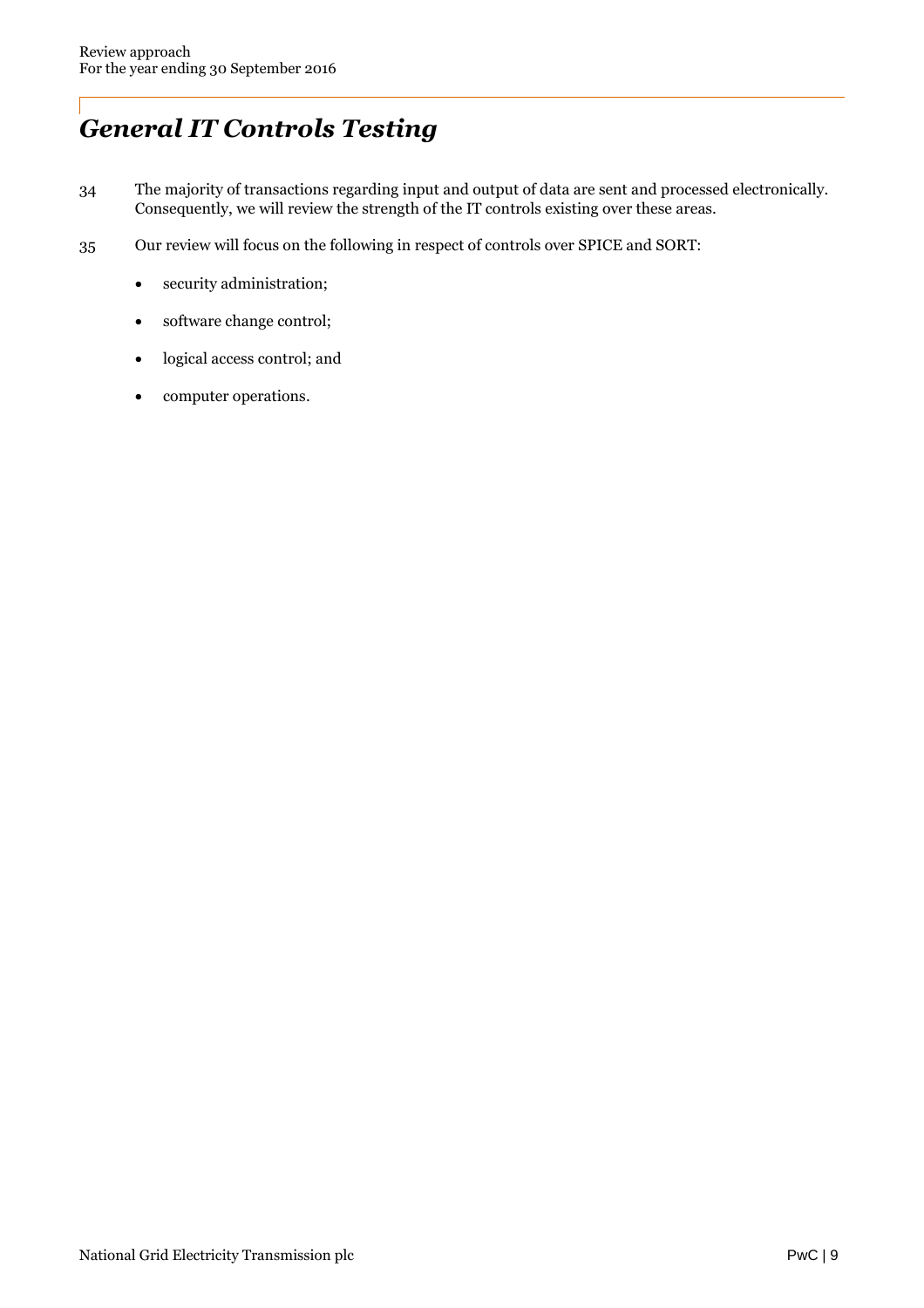# *Appendix A: - Risk and response table*

| <b>Risk</b>                                                                                                                                                                                                                                                                                                                                                                                                                                                                                                                                                                                                                                                                                                                              | <b>Our response</b>                                                                                                                                                                                                                                                                                                                                                                                                                                                                       |
|------------------------------------------------------------------------------------------------------------------------------------------------------------------------------------------------------------------------------------------------------------------------------------------------------------------------------------------------------------------------------------------------------------------------------------------------------------------------------------------------------------------------------------------------------------------------------------------------------------------------------------------------------------------------------------------------------------------------------------------|-------------------------------------------------------------------------------------------------------------------------------------------------------------------------------------------------------------------------------------------------------------------------------------------------------------------------------------------------------------------------------------------------------------------------------------------------------------------------------------------|
| Engineering decisions not most economical:<br>Decisions to accept bids and offers are made to comply with<br>variety of parameters, for example the frequency and<br>constraints between zones. While such decisions will<br>achieve the requirements per other parameters they may not<br>always be the most economical contract.                                                                                                                                                                                                                                                                                                                                                                                                       | As auditors we recognise our limitation in determining<br>whether such decisions were most appropriate in the given<br>circumstances. We will obtain a representation from NGET<br>that such decisions made did not have any more economical<br>alternatives.                                                                                                                                                                                                                             |
| Retrospective amendments to data<br>Errors may be noted in balancing data which is available in<br>the balancing systems or data which is published on the<br>BMRS. Such errors may have to be retrospectively<br>amended. Incorrect data presents a risk of errors in the<br>balancing process.                                                                                                                                                                                                                                                                                                                                                                                                                                         | Through discussions with NGET we will identify any such<br>errors which identified by management. Based on the<br>nature of errors and the subsequent analysis, performed by<br>NGET, of the impact of these errors we will formulate<br>additional tests to confirm compliance with the<br>requirements of BPS.                                                                                                                                                                          |
| System failures (failure of balancing systems and<br>other events affecting balancing process)<br>System failures may require the operations staff to:<br>Perform certain actions and subsequently recover<br>systems and potentially data; or<br>Take special decisions to ensure continuity of the<br>balancing process.<br>Such events increase the risk of error or actions that are not<br>consistent with the BSC.                                                                                                                                                                                                                                                                                                                 | Through discussion with Market operations staff and review<br>of Elexon circulars, we will identify any system failures<br>experienced. We will determine the impact of any such<br>failures on operational activities and review recovery actions<br>taken.                                                                                                                                                                                                                              |
| Operations during balancing mechanism system<br>outages<br>Balancing systems outages can be planned or unplanned<br>and occur due to various reasons. The severity of these<br>outages can vary and consequently NGET's response will<br>depend on the conditions existing during the outage.<br>During some outages data is required to be input manually<br>into the system and there is a greater risk of error than<br>where this is performed electronically using a stable and<br>proven system. Also, where system failure, including failure<br>of communication links, requires fall back to manual<br>processes there is again a greater risk of error as operations<br>staff implement processes they are less familiar with. | As part of our more detailed planning for the assignment we<br>will identify key manual inputs and interactions with the<br>systems and will tailor our review work programme to<br>address the inherent risk of these activities.<br>As above we will identify, through discussion with Market<br>operations staff and review of appropriate event logs,<br>periods where manual processes were implemented and<br>develop appropriate tests to review the validity of actions<br>taken. |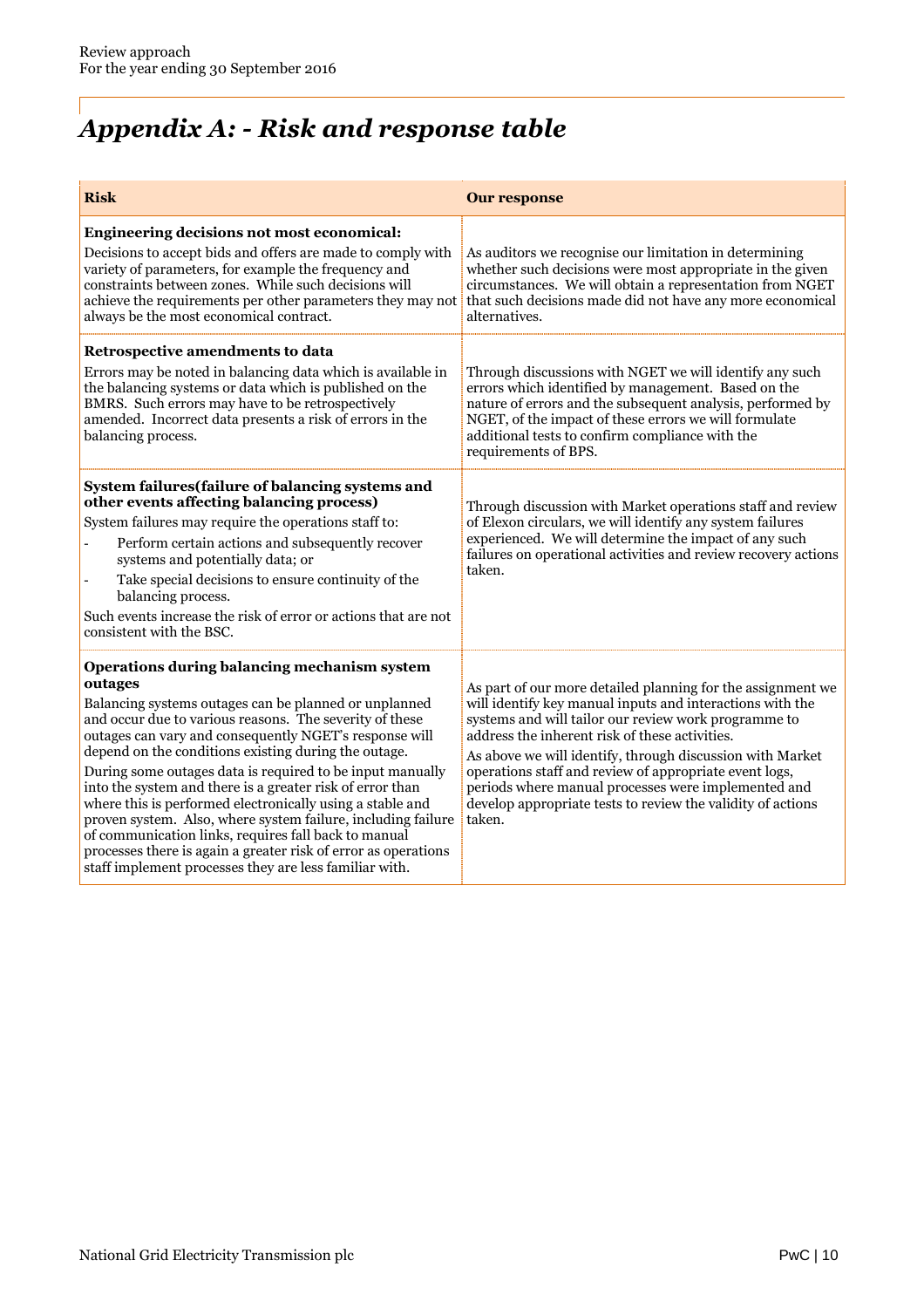## *Appendix B – Draft of our review opinion*

The Directors National Grid Electricity Transmission plc National Grid House Warwick Technology Park Gallows Hill Warwick CV34 6DA

Our ref: ER/DJG

Dear Sirs

### **Report on compliance with the Balancing Principles Statement for the year ended 30 September 2016 ("the Year")**

- 1 We have reviewed the extent to which National Grid Electricity Transmission plc ("NGET"), in its procurement and use of Balancing Services, has complied with the Balancing Principles Statement ("BPS") for the year ended 30 September 2016. The services provided to NGET is addressed to National Grid Gas Plc ("NGG") who are the contracting party.
- 2 We have undertaken this review in accordance with the Form of Agreement 4538/03/SW agreed between ourselves and National Grid Company Plc on 8 March 2004, subject to:
	- a. Amendment Number 3 which was agreed on 7 August 2008;
	- b. Amendment Number 4 which was agreed on 30 September 2011; and
	- c. Amendment Number 5 which was agreed on 24 March 2016.
- 3 The Form of Agreement includes a clause limiting the total liability of PricewaterhouseCoopers LLP to NGET and all others authorised to rely upon this work, to a maximum of, unless otherwise specified in a Project Schedule, 200% of the charges incurred (excluding VAT).
- 4 Unless the context otherwise requires, words and expressions defined in the BPS, which is a document prepared by NGET pursuant to Paragraph 5 of Condition 16 of its Transmission Licence, have the same meanings in this report as in that statement. During the Year, the BPS has been updated. The versions relevant to our opinion are:
	- a. Version 12.0 dated 1 January 2014; and
	- b. Version 13.0 dated 5 November 2015; and
	- c. Version 14.0 dated 1 April 2016.

#### **Respective responsibilities of NGET and Balancing Principles Statement Auditor**

- 5 NGET is responsible for taking all reasonable steps to ensure its compliance with the BPS, in respect of its use of Balancing Services.
- 6 It is our responsibility, within the Terms of Reference, to review on a sample basis, the compliance of NGET with the BPS in respect of the use of Balancing Services. This work is performed with a view to expressing an independent opinion as to whether NGET has complied with the relevant requirements in the Balancing Principles Statement.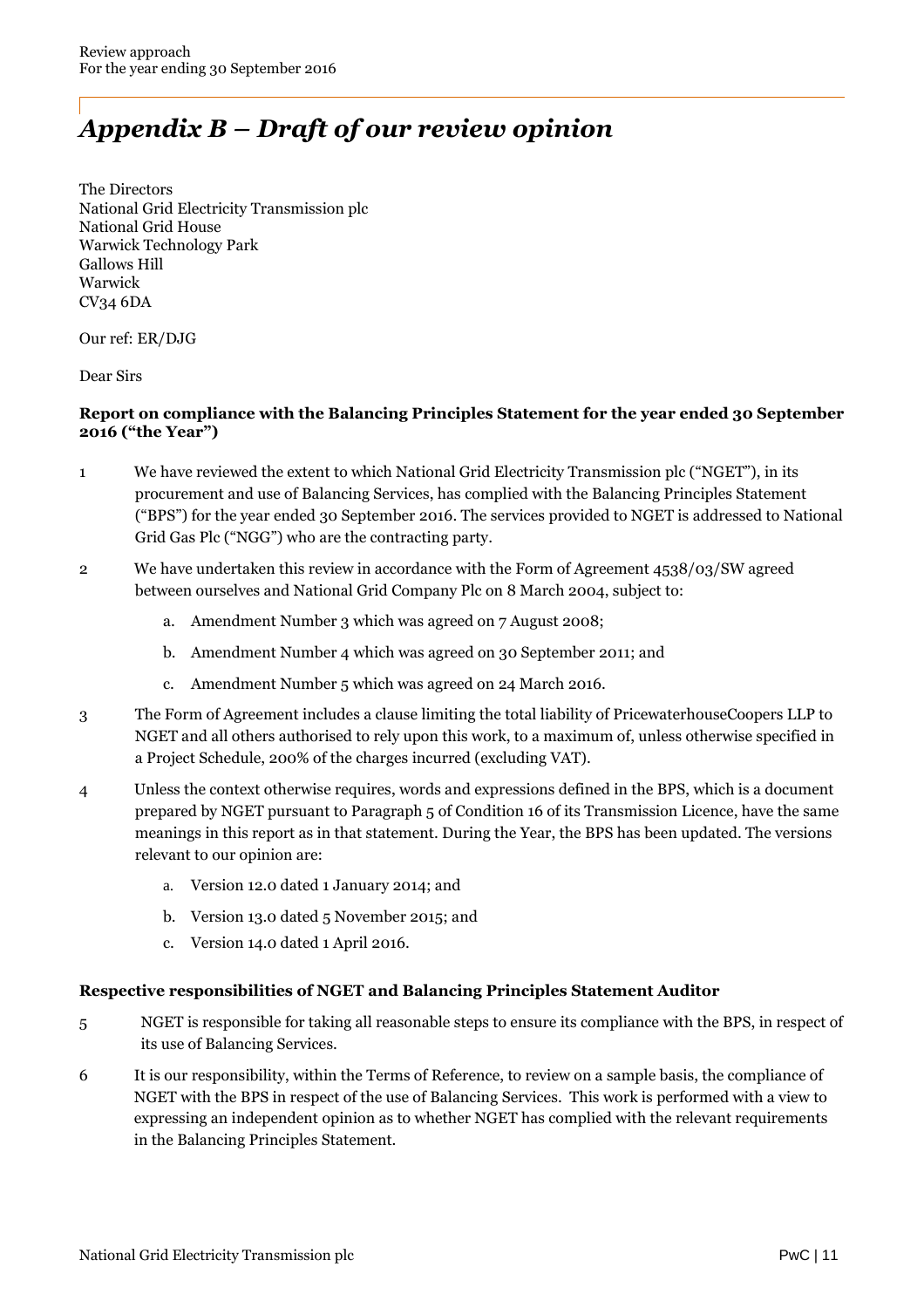### **Independence and Quality Control**

- 7 We complied with the Institute of Chartered Accountants in England and Wales (ICAEW) Code of Ethics, which includes independence and other requirements founded on fundamental principles of integrity, objectivity, professional competence and due care, confidentiality and professional behaviour.
- 8 We apply International Standard on Quality Control (UK&I) 1 and accordingly maintain a comprehensive system of quality control including documented policies and procedures regarding compliance with ethical requirements, professional standards and applicable legal and regulatory requirements.

### **Basis of review and scope of work**

- 9 We have performed the reasonable assurance engagement in line with the requirements of the International Standard on Assurance Engagement 3000 (Revised), - '*Assurance engagements other than audits or reviews of historical financial information'* issued by the International Auditing and Assurance Standards Board. .
- 10 We have planned and performed our review in accordance with our review approach dated X November 2016, which we have agreed with NGET and which is set out in our document "Supplement to the Balancing Principles Statement report for the year ended 30 September 2016" ("the Supplement") which we have sent to both NGET and the Office of Gas and Electricity Markets ("Ofgem").
- 11 The Supplement provides a detailed description of the approach we have adopted to the review. In particular, it describes those aspects of Balancing Services that we have examined during our review and those which are outside the scope of this review. Our review included an examination, on a test basis, of both the Balancing Services procured and used by NGET, and of the estimates and judgements made by NGET in using Balancing Services. This report should be read in conjunction with the Supplement.
- 12 In reaching our conclusion we assessed the risk of a material breach of the way NGET has used Balancing Services compared with the requirements of the BPS, whether caused by fraud or other irregularity or error, and determined the adequacy of procedures and controls established by NGET to eliminate or reduce such risks.

### **Opinion (DRAFT FOR ILLUSTRATION PURPOSES ONLY)**

- 13 Based on our procedures, in our opinion, NGET has complied with the relevant requirements in the Balancing Principles Statement in all material respects, during the year ended 30 September 2016, with regards to:
	- the receipt and validation (including application of default data) of Physical Notification ("PN") data;
	- the consistency of demand and operational data provided to market participants during the Day Ahead and within day balancing processes to data used internally by NGET and confirmation that the required timetable for the issue of this data has been met;
	- the call off of Balancing Services in cost order during the Day Ahead balancing process. Balancing Services to include Ancillary Services active power contracts only;
	- the call off of Balancing Services in cost order during the within day balancing process. Balancing Services to include Ancillary Services active power contracts and accepted Bids and Offers in the Balancing Mechanism including Pre Gate Closure BMU Transactions ("PGBTs"); and

National Grid Electricity Transmission plc **PwC** | 12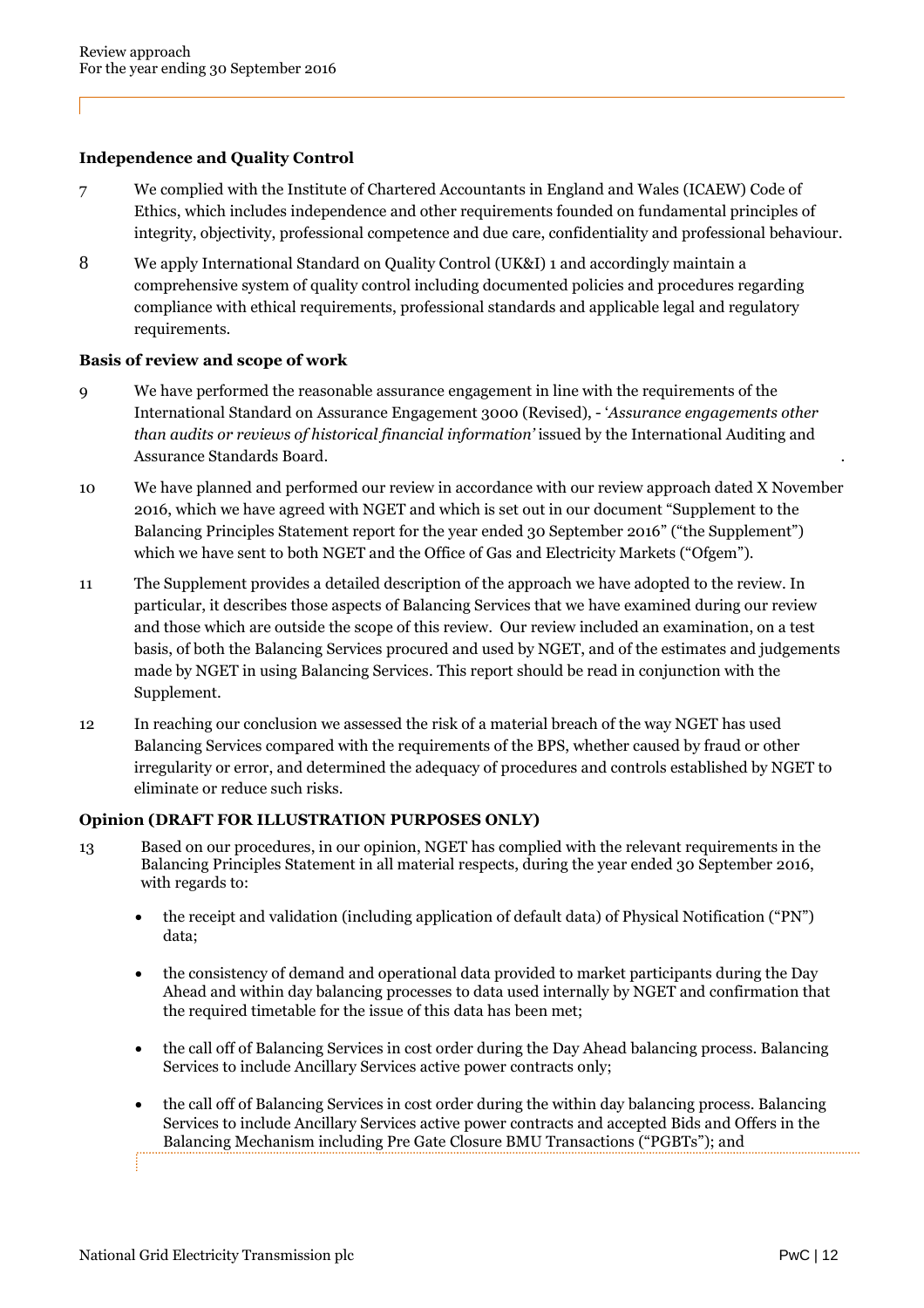NGET's adherence to internal operating procedures for activities that impact the call off of Balancing Services during the day-ahead and within day balancing processes. For the avoidance of doubt, this includes internal operating procedures that relate to the management of transmission constraints and response/reserve holdings during the day-ahead and within day balancing processes.

#### **Use of this report**

- 14 This report is intended solely for the use of the Directors of NGET and Ofgem. While we acknowledge that this report will be published on the NGET website, this is for information purposes only and we do not intend that it should be relied upon by anyone other than the parties mentioned above.
- 15 The maintenance and integrity of that website is the responsibility of the Directors of NGET. The work that we carried out does not involve consideration of the maintenance and integrity of that website and, accordingly, we accept no responsibility for any changes that may have occurred to this report since it was initially presented on the website.
- 16 This report has been prepared in the expectation that NGET and Ofgem will have sufficient experience of Balancing Services to understand the scope of our review without further background explanation and to evaluate the contents of this report in the context of the scope of our work.

Yours faithfully

PricewaterhouseCoopers LLP, Cambridge Chartered Accountants and Registered Auditors